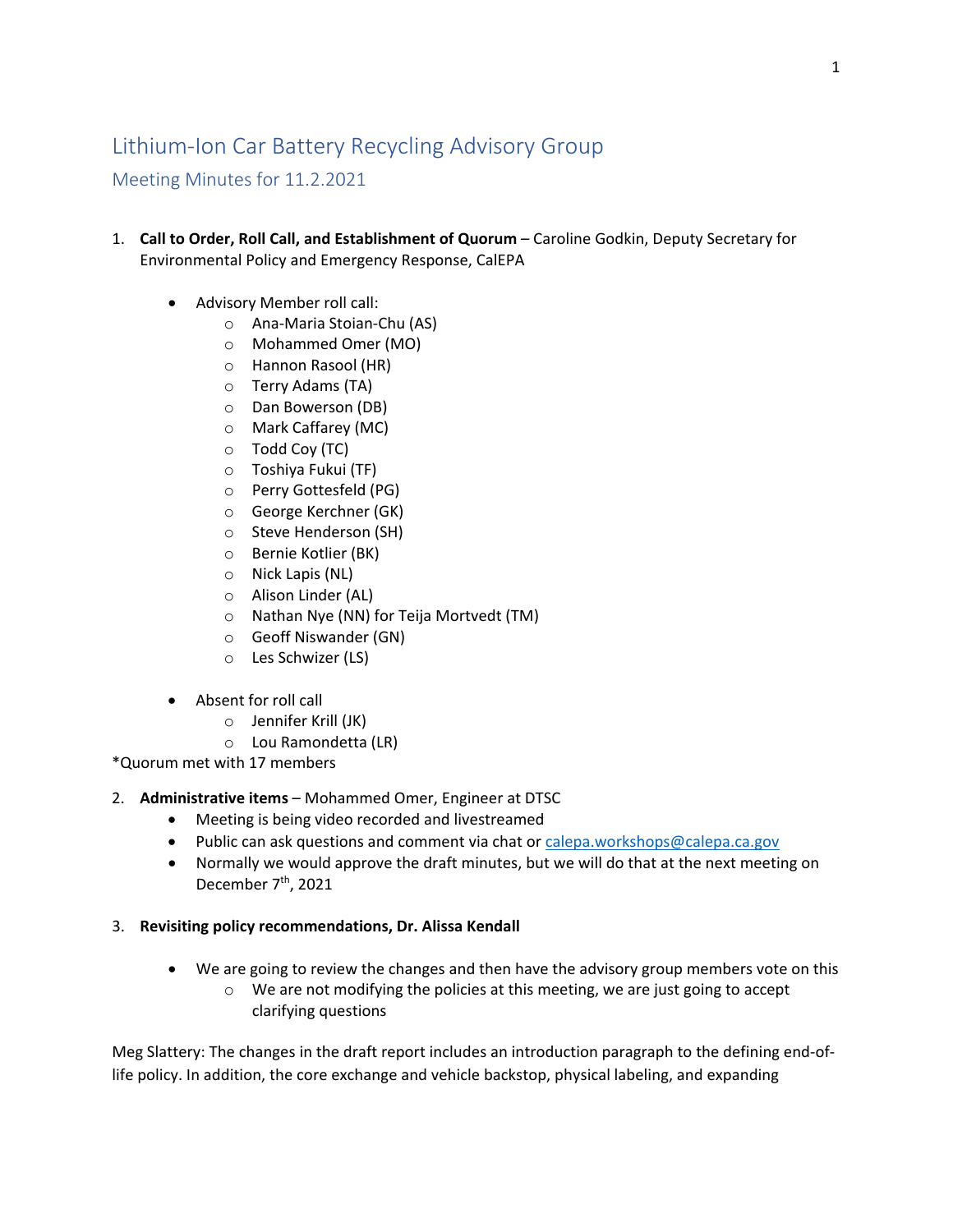eligibility for incentive programs, and develop strategic collection and sorting infrastructure. Hopefully that captures what everyone discussed last meeting. Any comments or questions?

TA: Can you pull up the language in 5.1? Is your plan to go through this? I have questions not in the highlighted sections.

AK: I want to remind everyone that we are voting on the policy recommendations, and this is not a policy recommendation.

TA: I am worried about the words disposal and would prefer the word manage when talking about recycling.

AK: The voting process:

- Members can vote yes or not, or can abstain. Members can also recuse themselves if they do not want to vote at all. This is because state agencies don't want to put the thumb on the scale.
- Any member can abstain, but if you do, you are still counted as a voting members.

NL: Several may have a concern that there will be consensus for small parts that don't solve the problem. Any thoughts to make sure that we characterize this?

AK: What we are hoping for is that all members have a responsibility to write supporting and dissenting text. This is an option for you all. None of these policies will solve 100% of the problem.

MO: Great point and I think the key is that we are all very clear eyed that there is not one single policy that will solve the problem. Which one do we feel is part of the solutions? I hope this doesn't make people feel they shouldn't vote on something

PG: I noticed in the draft report that in the November  $2^{nd}$  meeting it said that there was going to be an opportunity to approve or to recommend another approach. Why didn't this happen?

AK: Well we need to move forward. We did talk about this last weekend but didn't open the floor explicitly. What is another approach.

PG: One way would to have pros and cons. Why are we having a vote if the draft references the survey. Which ranks higher?

AK: Well I hope it was clear last meeting that we are going to vote and the survey was a place to start. We are attempting not to use the survey.

PG: The report says that the vehicle backstop is the recommended policy.

AK: That was an attempt to get a draft together

MS: The intention is to go through the policies written down in the report and vote to see what stays in and what goes out so the survey wont be used. We are also going through the recommended policies to express your opinion. The text now is a placeholder.

MO: I was going to respond a little about the process. As far as pros and cons; in the report itself, when we talk about the policies, there are pros and cons in there. Going back to the survey, I don't want to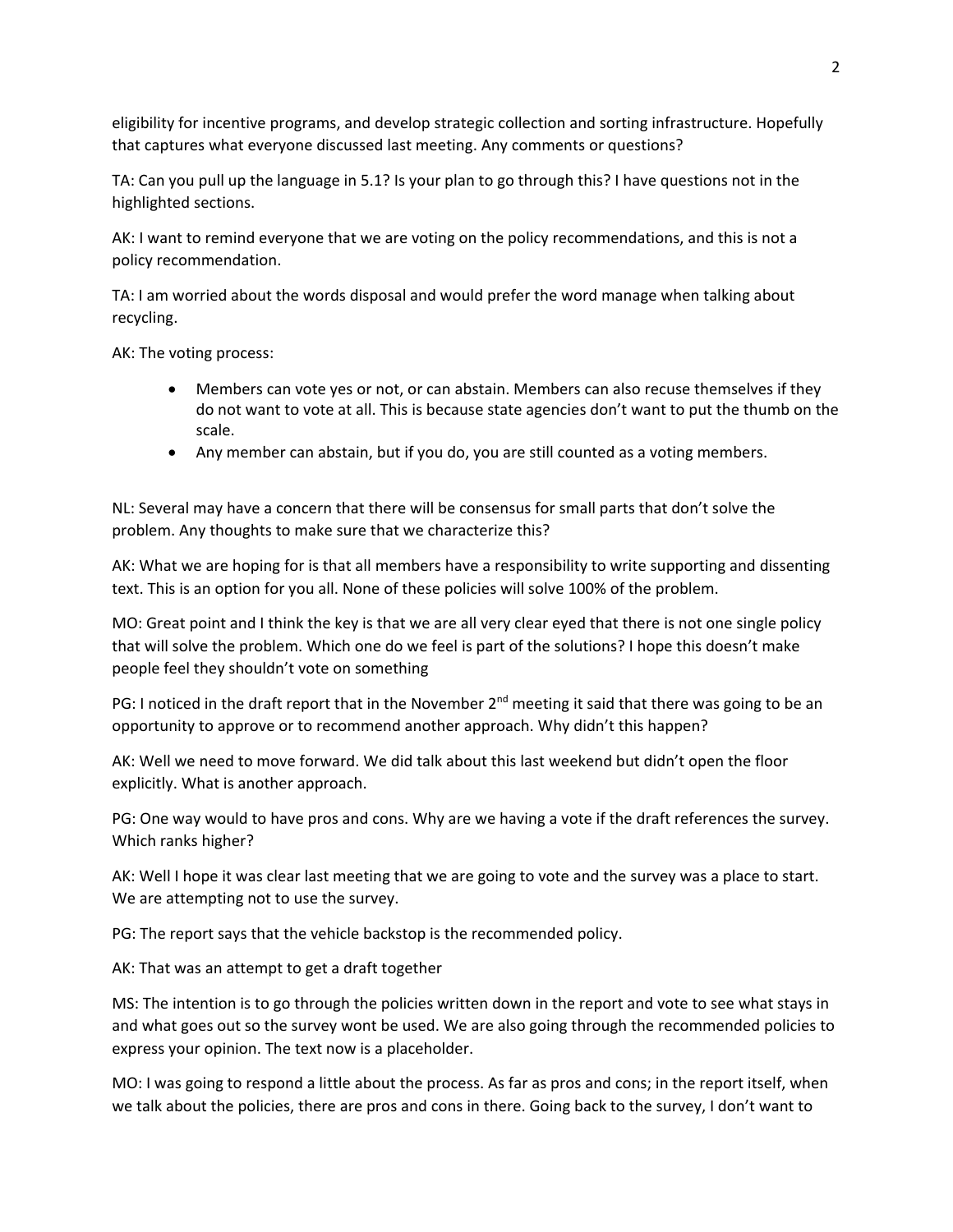harp on this too much. The survey was meant has a guide to have something to work off of. Now we are going on the record.

LS: I apologize if this has been discussed. What we are voting on is the policy and not the text. The text is now editable.

AK: The text on the report is editable but only grammar or clarity can be changed in the policy recommendations.

LS: Is this a time for substantive

AK: We are running quickly out of time. If there are small changes than that might be something. Everyone has had a chance to familiarize and provide edits. The goal is not to reopen changes to the content. We are trying to

LS: Prop 65 for labeling does not specify it is a non-delegable requirement.

DB: didn't we change the text to say it would follow ARB Clean Cars 2. This might be okay.

LS: This is still a concern. Just because the OEM is responsible, does not mean it isn't a non-delegable.

MS: does anyone object?

SH: I object. If a supplier doesn't do it, than the dealer would have to.

LS: We have heard that before and have seen an issue.

SH: We don't delegate certification.

LS: I guess I will just use my vote to shoot this down.

MS: you can write some text and put text in verbatim.

AL: We had our survey vetted and I am wondering how things differ from the survey?

AK: There have been minor changes, but my recommendation would be to vote what you did on the survey.

PG: I have expressed this in terms of the survey. I don't find it conducive to achieving consensus when there are 6 overlapping policies. It doesn't seem like this is a good way to reach consensus and develop public policy. I would like to bow out of the voting a recusing myself.

AK: Thanks Perry. We will now go through the test and describe the changes in detail.

MS: The core exchange and vehicle backstop policy changes are the highlighted text

DB: In the

TC: Quick questions. Are we going to be assigning definitions? I am curious what an alteration means? OR refurbished and repurposed?

AK: Yes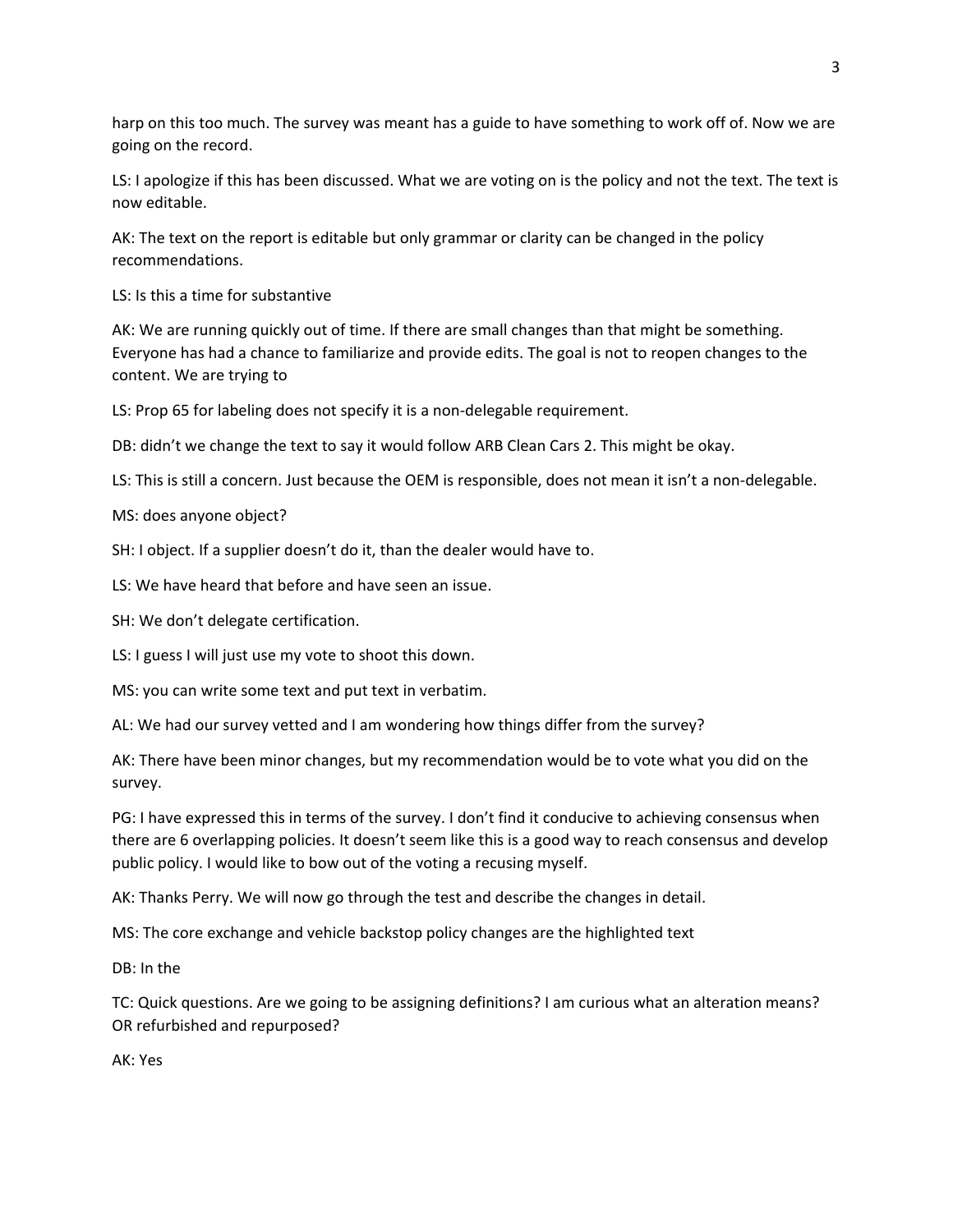Audrey Depault: I want to make sure that this doesn't preclude the OEM from taking back the battery and not just the rest of the car.

Dan Chai: I think we would like text that doesn't preclude OEMs from taking back just the battery under mutually agreeable circumstances.

MS: I don't think this is something we can put in the text but I think it would be something that could be written in dissenting views.

AK: We are going to take a vote recognizing that PG will not be voting.

MO: We will go through the list, but not government folks.

That concludes our policies on more comprehensive end of life management. Our first policy is a physical labeling requirement.

DB: I recommend removing the sentence about what information is required under CARB's standard since it is still under development and recommending the standards are aligned.

AL: How will this change what is already happening if CARB is developing a standard?

MO: This will provide support and recommend that if the legislature adopts a labeling requirement it should align with CARB's.

- TA yes
- DB yes
- MC yes
- TC yes
- TF yes
- SH yes
- GK yes
- BK yes
- NL yes
- AL abstain
- NN yes
- GN yes
- LS yes

AK: The next policy is the electronic information exchange.

- LS abstain
- GN yes
- NN yes
- AL abstain
- NL yes
- BK yes
- GK yes
- SH yes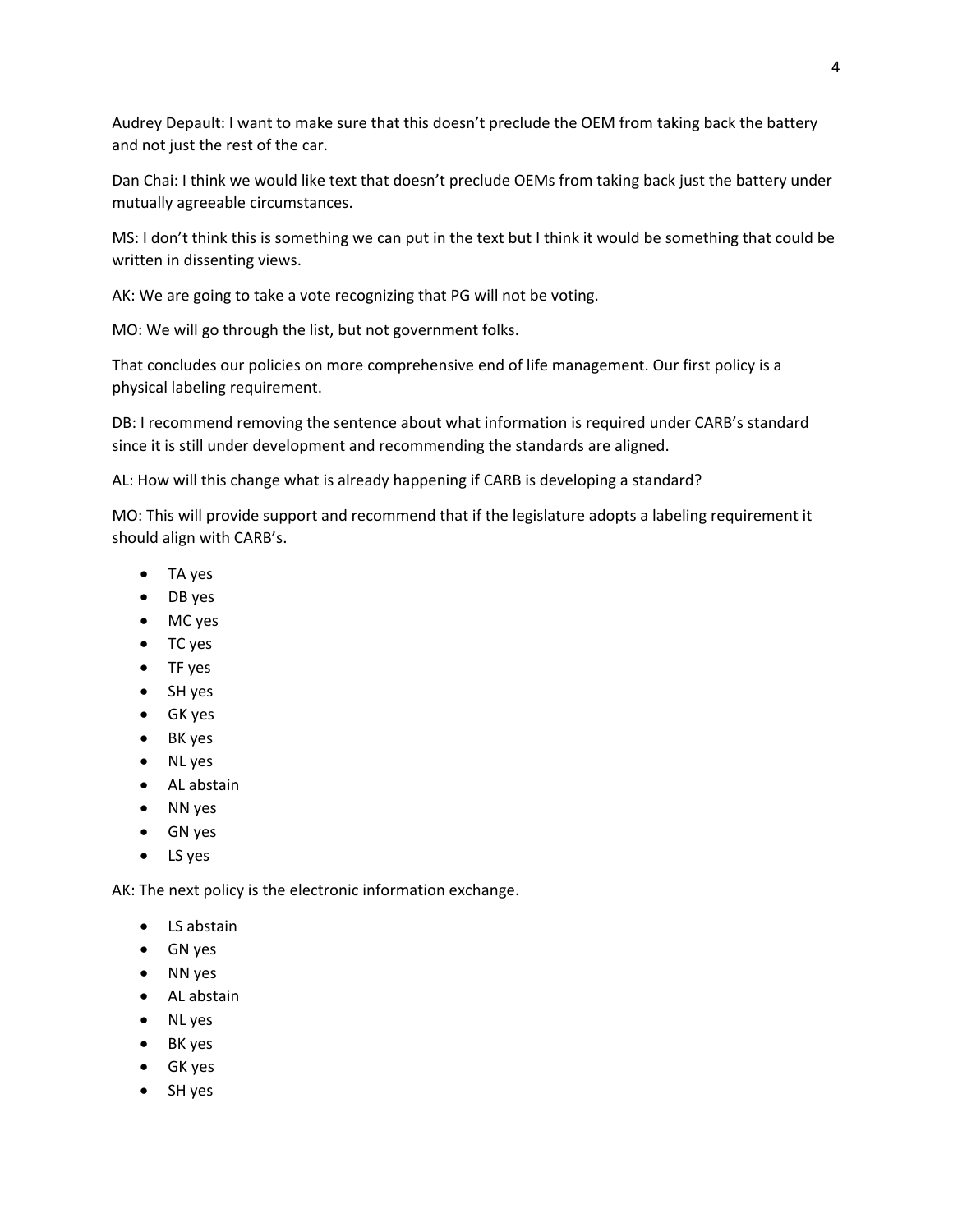- TF yes
- TC yes
- MC yes
- DB yes
- TA yes

AK: The next policy is the universal diagnostic system. This is a bit longer so I will give you a moment to refresh your memory.

- TA yes
- DB oppose
- MC abstain
- TC yes
- TF oppose
- SH oppose
- GK oppose
- BK yes
- NL yes
- AL yes
- NN abstain
- GN yes
- LS abstain

Economic incentive package for recycling

- LS yes
- GN yes
- NN yes
- AL abstain
- NL abstain
- BK yes
- GK yes
- SH abstain
- TF yes
- TC yes
- MC yes
- DB yes
- TA oppose

Economic incentive package for disassembly

- TA oppose
- DB oppose
- MC abstain
- TC oppose
- TF abstain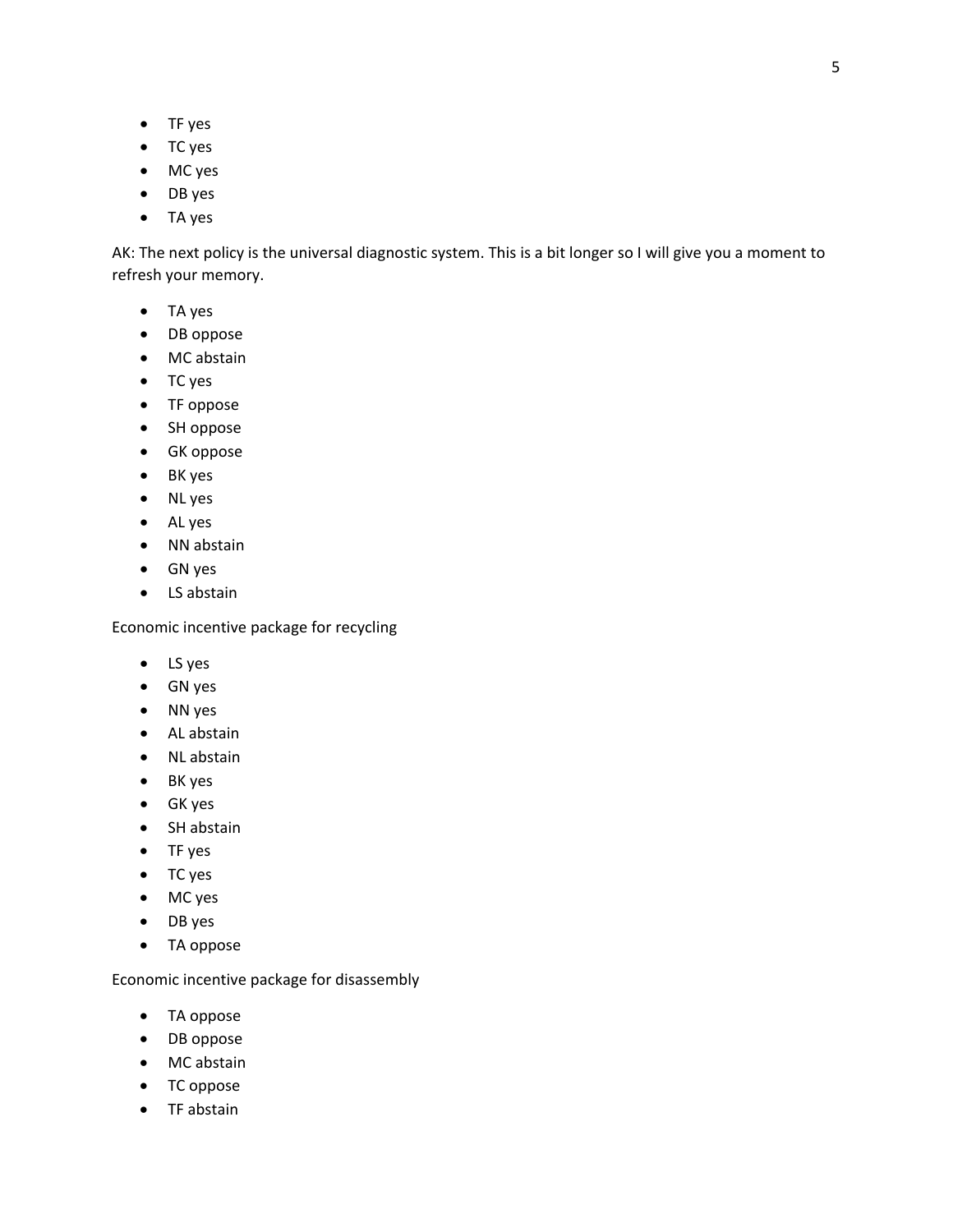- SH abstain
- GK oppose
- BK yes
- NL abstain
- AL abstain
- NN abstain
- GN abstain
- LS abstain

Hazardous waste processing permit timeline

- LS yes
- GN yes
- NN yes
- AL abstain
- NL abstain
- BK yes
- GK yes
- SH abstain
- TF yes
- TC yes
- MC abstain
- DB abstain
- TA yes

Expand eligibility for relevant incentive programs to include reused and repurposed batteries

- TA yes
- DB abstain
- MC yes
- TC yes
- TF abstain
- SH abstain
- GK yes
- BK yes
- NL yes
- AL yes
- NN oppose
- GN yes
- LS abstain

Minimum material recovery

- LS abstain
- GN yes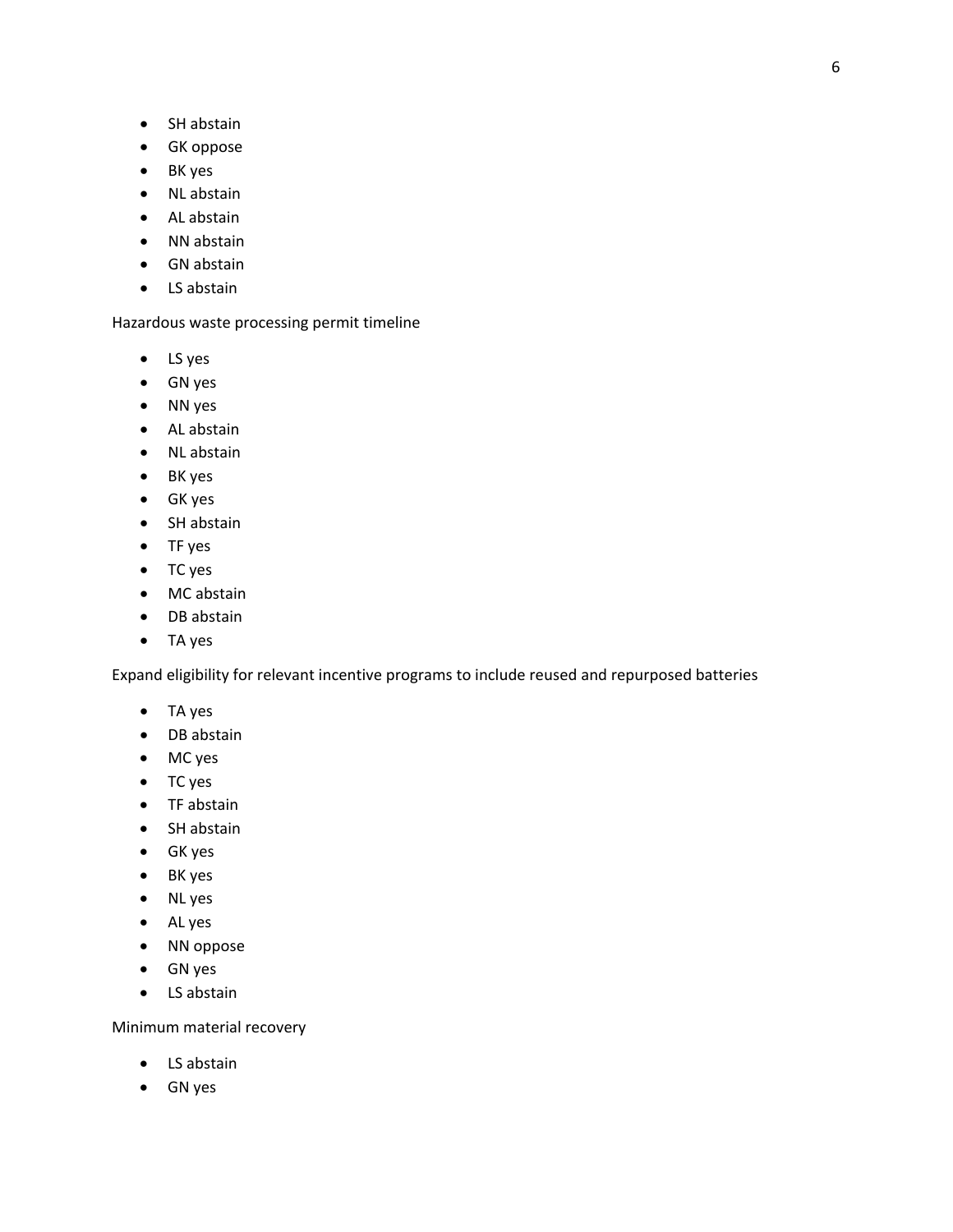- NN oppose
- AL yes
- NL yes
- BK yes
- GK abstain
- SH yes
- TF oppose
- TC oppose
- MC yes
- DB oppose
- TA oppose

Design for reuse, repurposing, recycling

- TA oppose
- DB oppose
- MC abstain
- TC abstain
- TF oppose
- SH oppose
- GK oppose
- BK yes
- NL yes
- AL abstain
- NN oppose
- GN yes
- LS abstain

Third -party verification

- LS abstain
- GN yes
- NN oppose
- AL yes
- NL yes
- BK yes
- GK oppose
- SH oppose
- TF oppose
- TC oppose
- MC yes
- DB abstain
- TA oppose

Support enforcement of unlicensed dismantling laws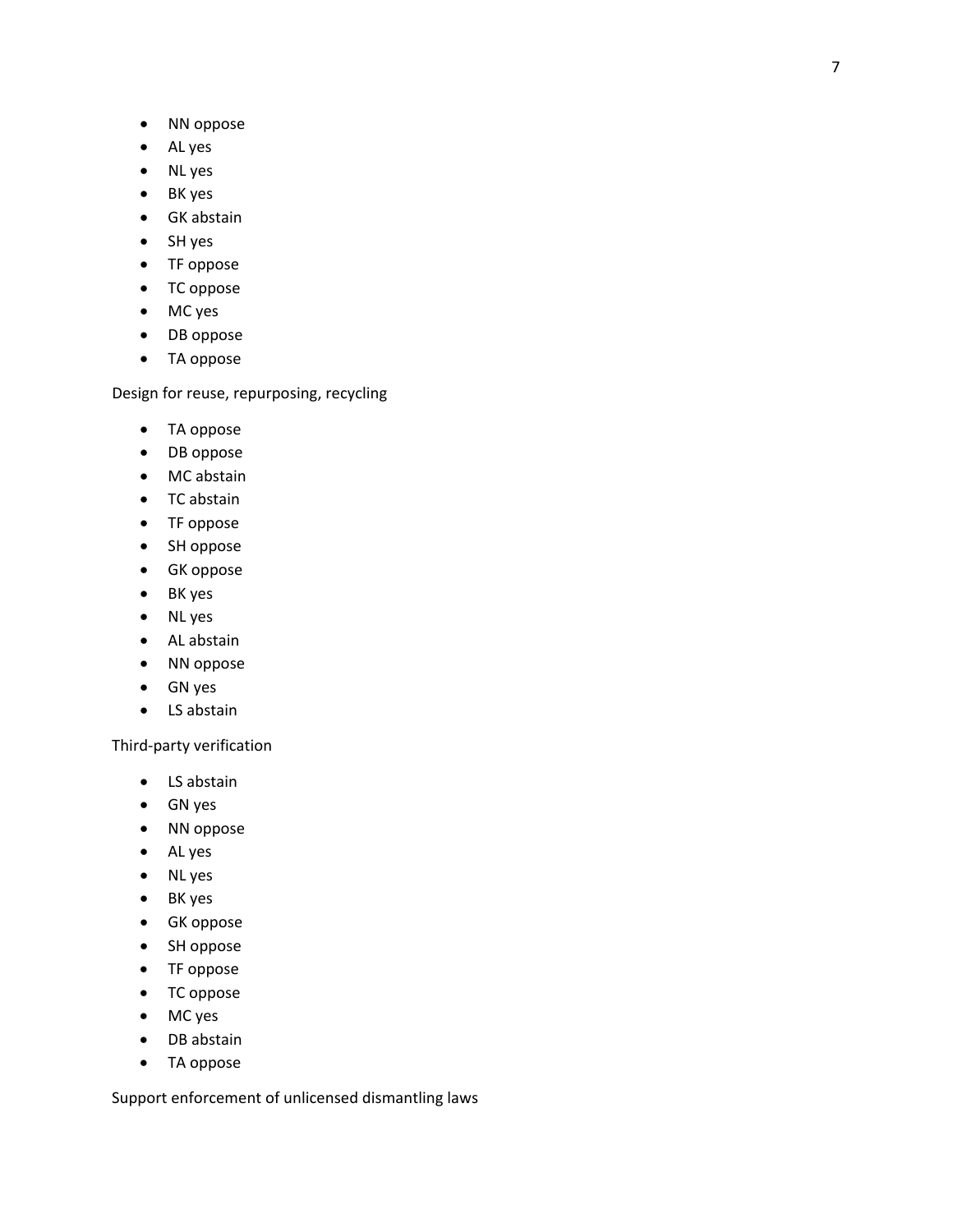- TA yes
- DB yes
- MC yes
- TC yes
- TF yes
- SH yes
- GK yes
- BK yes
- NL abstain
- AL yes
- NN yes
- GN yes
- LS yes

Develop training materials

- LS yes
- GN yes
- NN yes
- AL abstain
- NL yes
- BK yes
- GK yes
- SH yes
- TF yes
- TC yes
- MC yes
- DB yes
- TA yes

Identify strategies to reduce burden of transportation

- TA yes
- DB yes
- MC yes
- TC yes
- TF yes
- SH yes
- GK yes
- BK yes
- NL yes
- AL yes
- NN yes
- GN yes
- LS yes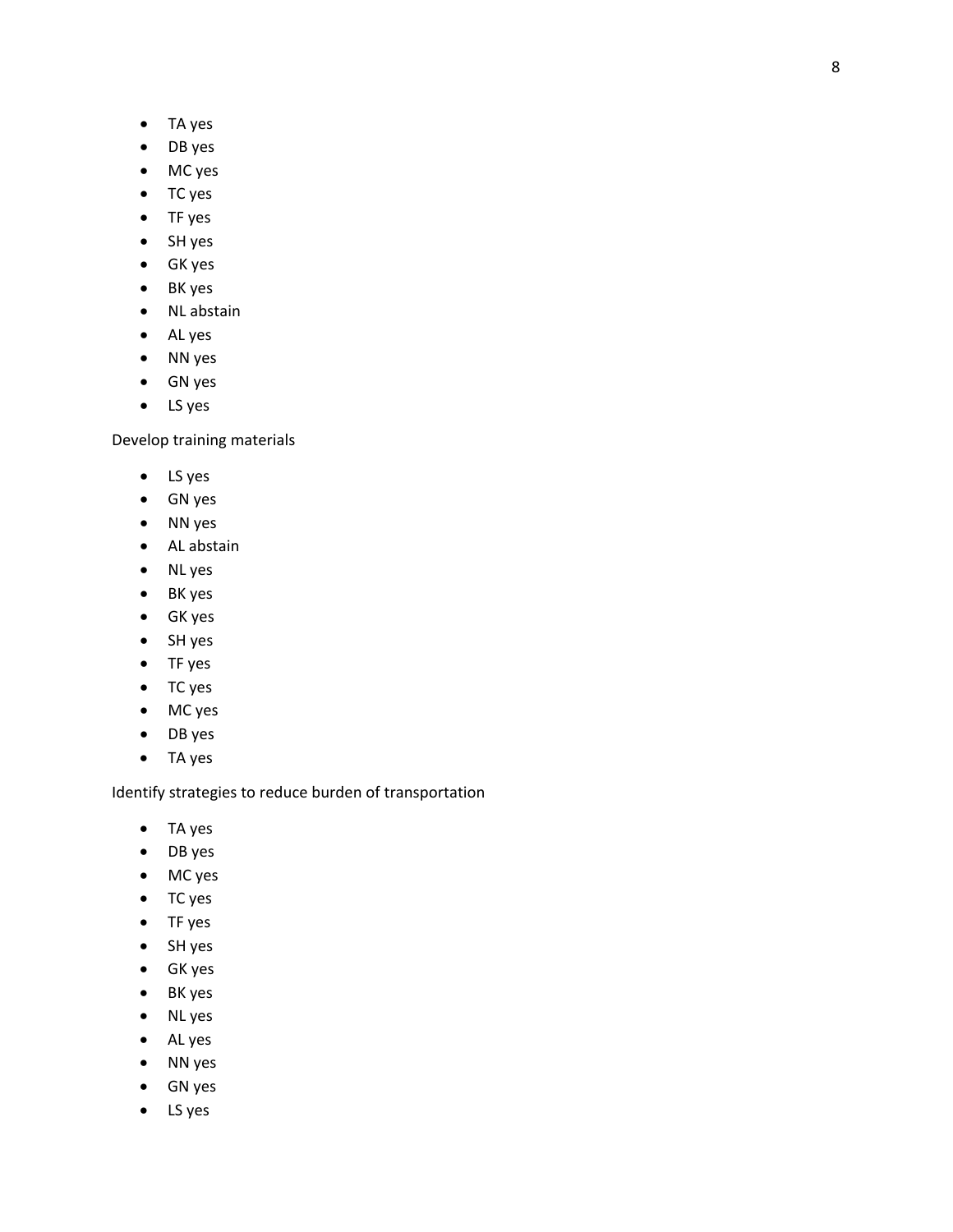Strategic collection and sorting infrastructure

- LS yes
- GN yes
- NN yes
- AL yes
- NL yes
- BK yes
- GK yes
- SH yes
- TF yes
- TC yes
- MC yes
- DB yes
- TA yes

Universal waste interpretation

- TA yes
- DB yes
- MC yes
- TC yes
- TF yes
- SH yes
- GK yes
- BK yes
- NL yes
- AL yes
- NN yes
- GN yes
- LS yes

Recycled content standard

- LS abstain
- GN yes
- NN oppose
- AL yes
- NL yes
- BK yes
- GK oppose
- SH oppose
- TF oppose
- TC yes
- MC yes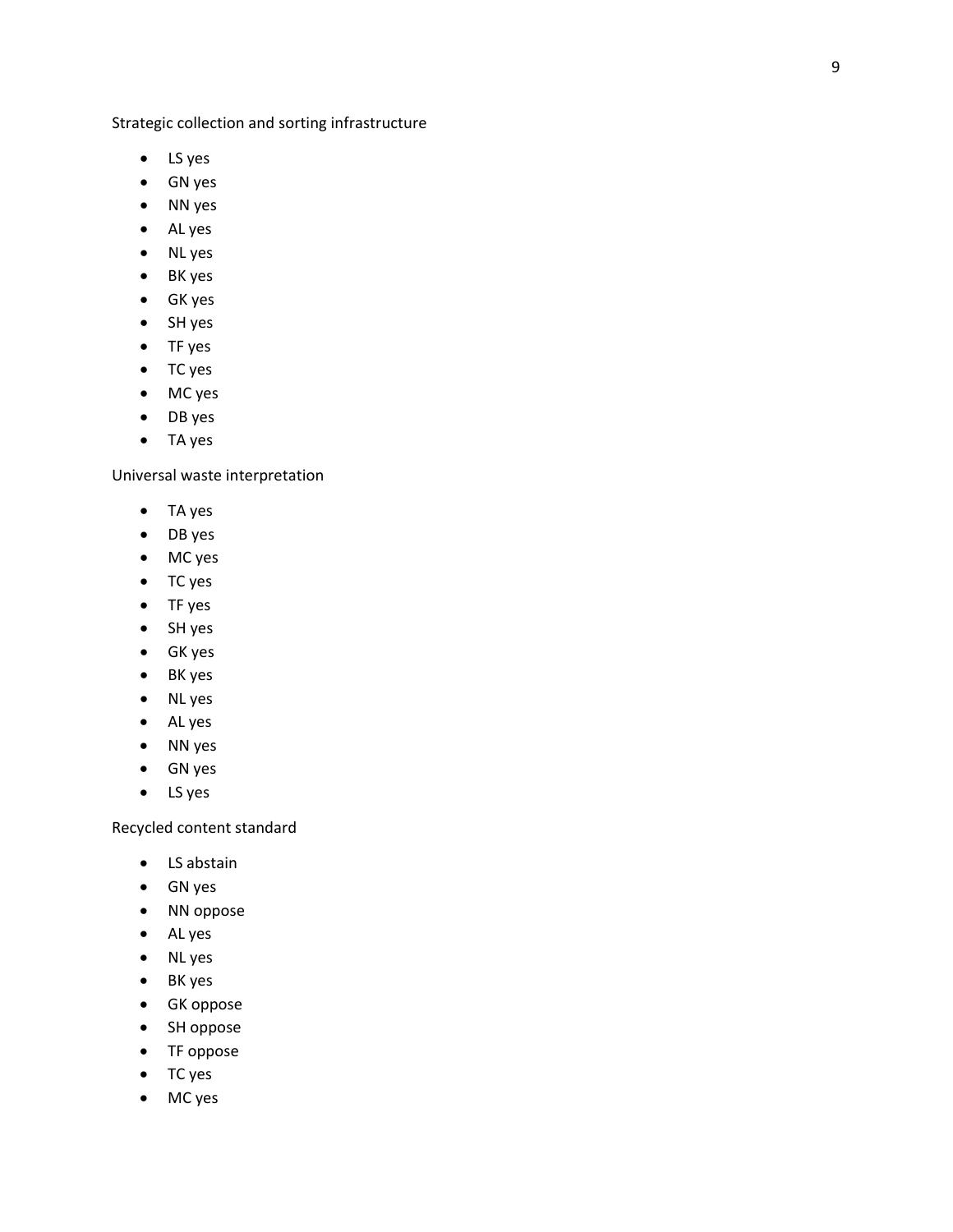- DB oppose
- TA oppose

Develop a reporting system for EV batteries retired from use

- TA abstain
- DB oppose
- MC abstain
- TC oppose
- TF oppose
- SH yes
- GK oppose
- BK abstain
- NL yes
- AL yes
- NN oppose
- GN yes
- LS abstain

Develop a reporting system for LIB recycling recovery rates

- LS abstain
- GN yes
- NN oppose
- AL abstain
- NL yes
- BK yes
- GK abstain
- SH oppose
- TF oppose
- TC oppose
- MC abstain
- DB abstain
- TA oppose

Require pre-approval to bid at auctions

- TA yes
- DB yes
- MC yes
- TC yes
- TF yes
- SH yes
- GK yes
- BK yes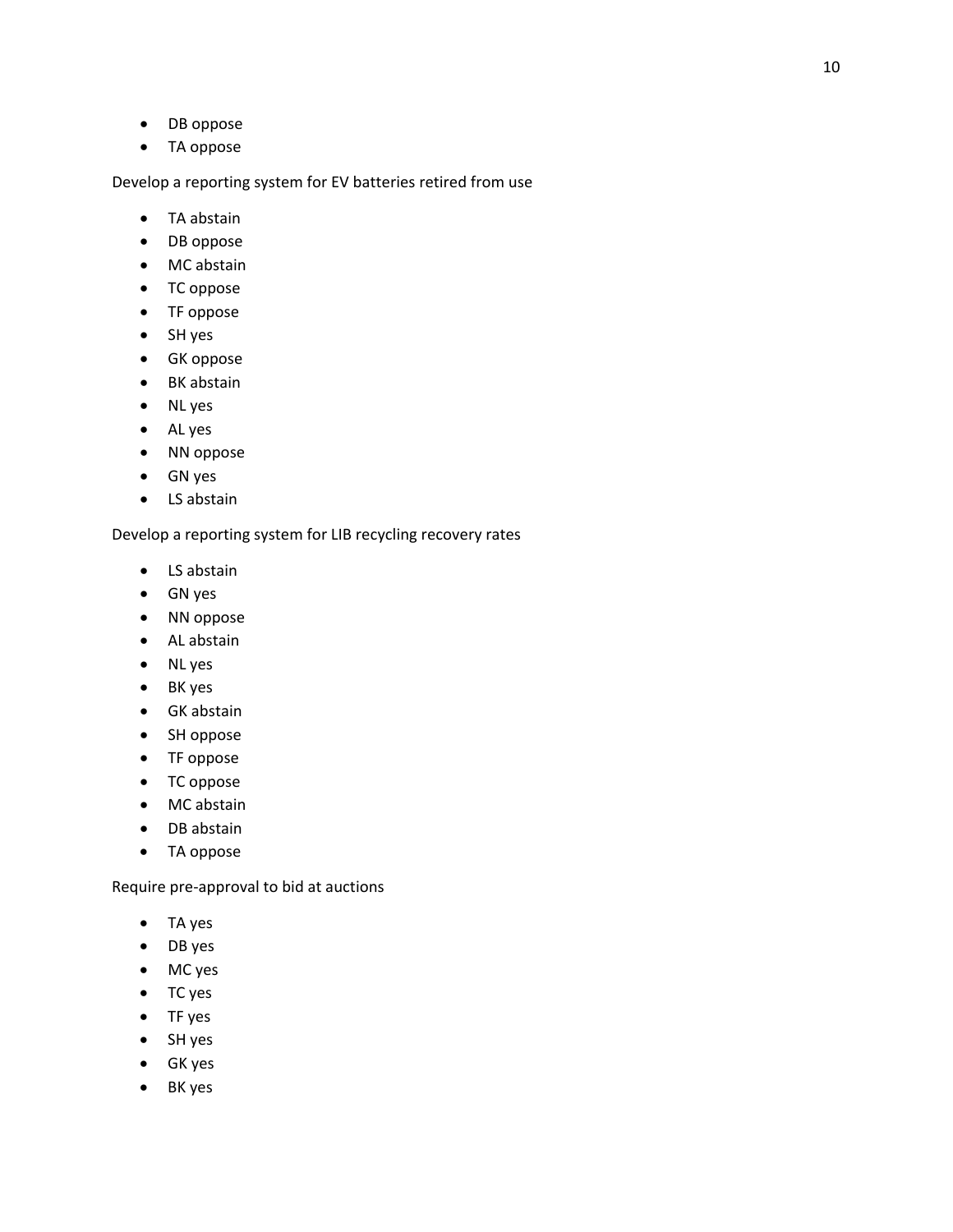- NL abstain
- AL abstain
- NN oppose
- GN abstain
- LS yes

The next meeting is December  $7<sup>th</sup>$ . The UC Davis team needs feedback on the report by November 9<sup>th</sup> to be able to incorporate changes and provide a new draft for review by December  $1<sup>st</sup>$ .

TA: There was new language in the report that we haven't discussed. It wasn't clear to me that liability transfers once the battery has been moved to the next party and that is important to clarify.

NL: I would like to suggest using a word other than disposal, that has specific connotation in policy and does not capture reuse or repurposing.

TA: Disposition could be another option. On the black mass issue, sending batteries to a recycling facility that generates black mass should be an acceptable option and we should not be discouraging that. That should be step one in any recycling process. Once you send a battery to a recycling facility that produces black mass or whatever they produce that should check the box here for what we are trying to accomplish and whether there is producer responsibility or whatever the case may be, you send it to a facility that meets all the requirements and that should be the end of that party's responsibility. The entity producing black mass and maybe moving that to a different facility, that should be held to whatever standard exists in the jurisdiction.

AK: Changed to "the policies outlined in this report address the disposition of EOL batteries, and not the product of a recycling process."

DB: I think if you replace the red text with "pathway" that gets at what we are saying.

SH: I don't think this is necessarily a problem but it's something I noticed. The first paragraph does a nice job of articulating the problem statement but the next paragraphs apply to distinct issues. Everything that falls below applies to all batteries, not just orphaned batteries.

Stewart Skomra: I would prefer that recycling be designed into the total product concept. Everything is recycled, and I would prefer that my product development team take the entire cradle to cradle of an asset into account. If you can mandate recycling, I would prefer that design for recycling be mandated as well. That way you don't end up with a bunch of grey areas. I'd rather build the motivation into the policy.

GK: Should we clarify that the issue is exporting to an unlicensed facility? I know we are not opposed to exports.

BK: I would like to support the previous comment that policies motivate design for recycling and optimize that process.

AK: Even though we didn't have majority support for design-for-recycling this is a good opportunity to

PG: I want to clarify on the first paragraph about the word exported. We are not talking about exporting vehicles, we are talking about exporting batteries. We have discussed multiple times that these are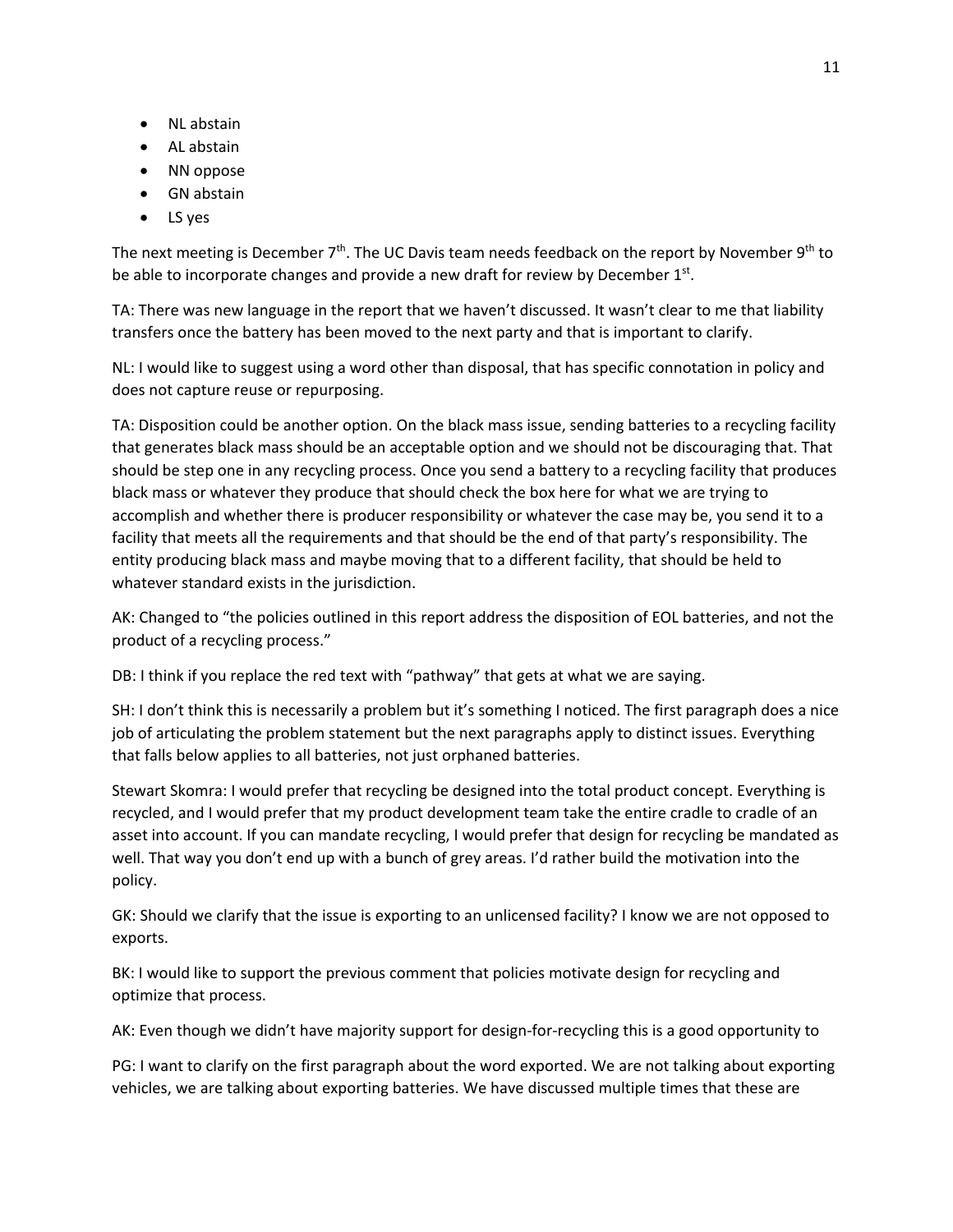hazardous waste. Globally the export of hazardous waste is governed by the Basel convention and that restricts the export of hazardous waste like batteries. I don't think we should put in new language about unlicensed recycling. These are in fact hazardous and should not be exported.

TA: Retriev has been properly exporting batteries to Canada since 1993 so I suggest we take the word exported out and if you want to make a broad statement you can say they "improperly managed." There is nothing wrong with exporting batteries to a facility that has the permits to receive it.

NL: I would strongly prefer to keep the language of exported to an unlicensed facility. We have seen dangerous exports of waste to fly-by-night facilities.

TA: I just don't understand why we are trying to carve out exports. The reason I'm not supportive of funding programs is that they should be used for governing only orphaned batteries and not the general flow of batteries. There is no reason to specify exports.

NL: We could say improperly managed domestically or abroad.

Dan Chia: Two suggestions. The second line depends on the profitability, I would suggest replacing that with cost-effectiveness. The term profitability is a bit loaded and not necessarily something all businesses strive for in order to operate. Also, I'd add feasibility, so it says "cost effectiveness and feasibility of reuse and recycling."

PG: I am not comfortable taking exports out, they should be in there as they were in the draft. Even countries like Canada and Mexico have different recycling standards than we do. Lead recycling facilities in Mexico emit about 10x more than facilities in the US. In terms of profitability, I think it's key that we are talking about the economic feasibility.

DC: Why couldn't a recycling entity strive for breaking even? We may be thinking in different terms but I think cost-effectiveness better captures the universe of cost issues. It could mean profitability to one entity and not another. I think it better captures different use cases and thresholds.

TA: I agree with the way it is written.

PG: But we also know it depends on a financial subsidy or the battery will be orphaned.

TA: That's not the case. We've been recycling batteries for years and we may charge a customer or not depending on the price of cobalt, but the batteries are not orphaned. I suggest we draw the line at facilities with proper export permits and import permits.

PG: I thought we've spent a lot of time talking about transportation and now you're saying that doesn't cost anything? You told us earlier that the profit from selling car parts.

AL: I just have a quick comment between cost-effectiveness and profitability because profitability is clearer to me.

BK: I'd like to make a comment on exports. Both sides have made good points. I agree that we don't want to discourage sending batteries to licensed facilities in Canada but other places do not have a strong track record of properly managing waste. Maybe we can recommend further study.

GN: I agree, and the US did not ratify the Basel convention. If we generated the waste it should be our problem.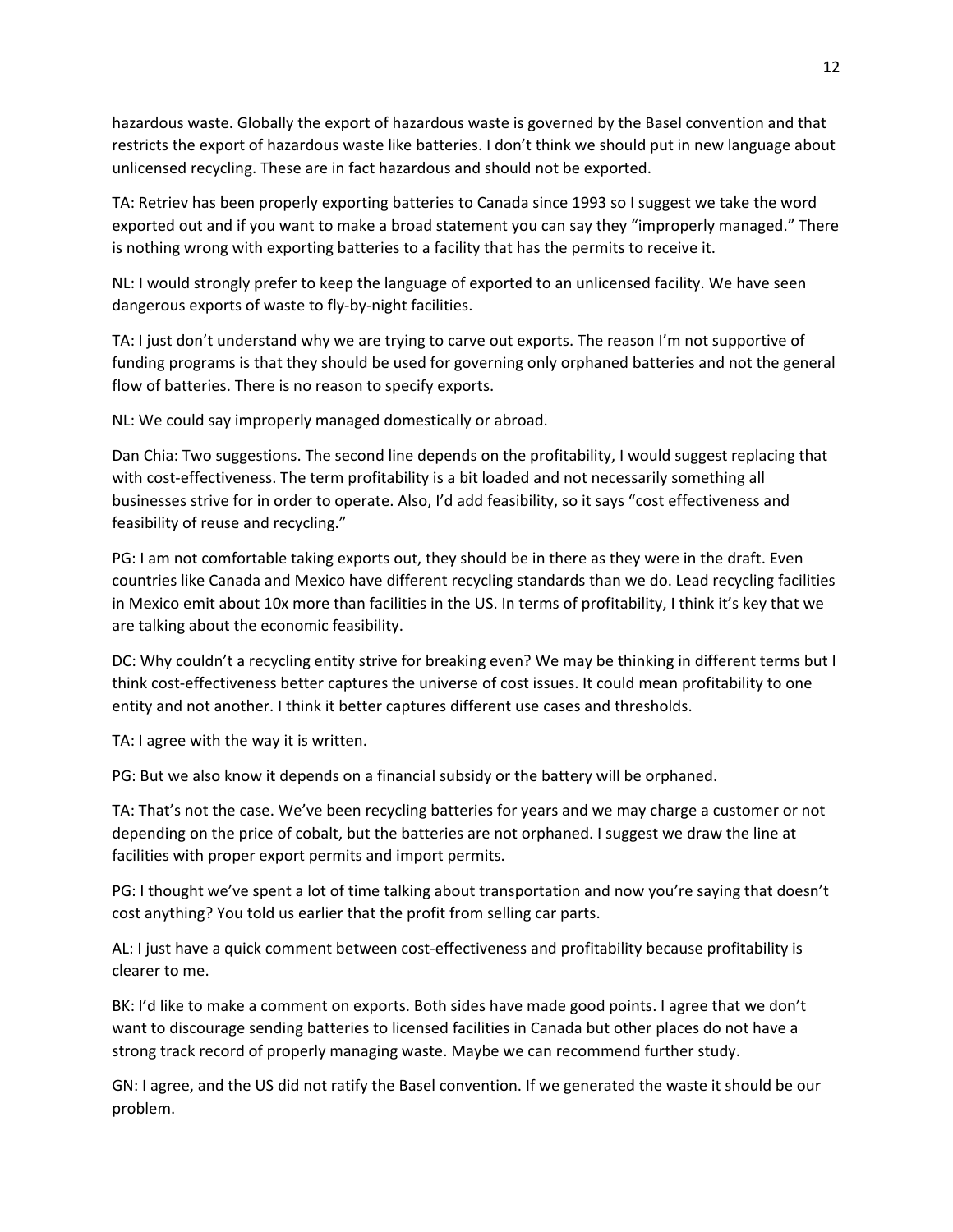MO: whether we have state authority to prevent currently legal export is another question. The export question is outside the scope of our group and requires further study.

PG: I agree that the state does not control this. This sentence is just a statement of fact.

NL: I just wanted to mention that the Governor just signed AB 881 which reclassified the export of plastic under the Basel Convention.

AK: I am recording these comments so we can be sure to incorporate them into the report. Mohammed, do we have more to go over during this meeting?

MO: We will talk about where we are and what we need to get accomplished in the next six weeks. We should talk about where to send comments, how to send comments, and how to submit supporting and dissenting opinions. We are hoping for comments on the current draft by November 12. Alissa, it is in your wheelhouse where folks might expect to see those.

AK: We will send out a new version of the report with the revised policy section today. We can also send out the revised version tomorrow that includes the reordering and revisions we discussed today. We will not have time to edit text, it will be the updated policy section with the reordered policies in the old report. Comments that have already been provided will not show up in other sections of the report. Our vision was to have supporting and dissenting comments be provided alongside the proposed policies. So we will present the policy, and then have a section for verbatim comments. We can add prompt areas if that would help people see where it will show up in the report. If folks don't want to see them right there we are happy to take comments but that was our plan.

NL: This might already be the case but it would be helpful if we referred to them as proposals that did not have majority support as opposed to policies that we collectively decided not to recommend.

MO: I agree that it makes more sense to refer to the levels of support.

DB: Is there going to be an opportunity following the December  $7<sup>th</sup>$  meeting to provide additional comments? I'm thinking after seeing the full non-redlined report there may be further opinion.

MO: Caroline might back me up on this but the idea was to have a public draft by December  $15<sup>th</sup>$ . We have our meeting on December  $7<sup>th</sup>$  which would give us a week in between those two dates so we may want another draft report to be sent out a week before the December 7<sup>th</sup> to provide another week for feedback. Once this goes out to the public we will have a chance to continually provide updates ourselves as well, it just means it will be opened up to more people. For section 5, can we mirror the language about policies with majority support. Normally now we would schedule another meeting, do folks want to schedule another meeting for December?

CG: My suggestion is to wait until January.

MO: When we reconvene on the  $7<sup>th</sup>$  we can schedule our meeting for January. Did anyone have anything else they wanted to share and did we get any other public comments?

MO: I will go over dates one more time. By tomorrow Alissa Jess and Meg will get us a revised version. The due date for feedback is November 12. Alissa and the team will collate the feedback and revise the draft to provide a new version December  $1<sup>st</sup>$ . If there are no other questions we can move towards adjourning our meeting, we accomplished a great deal today.